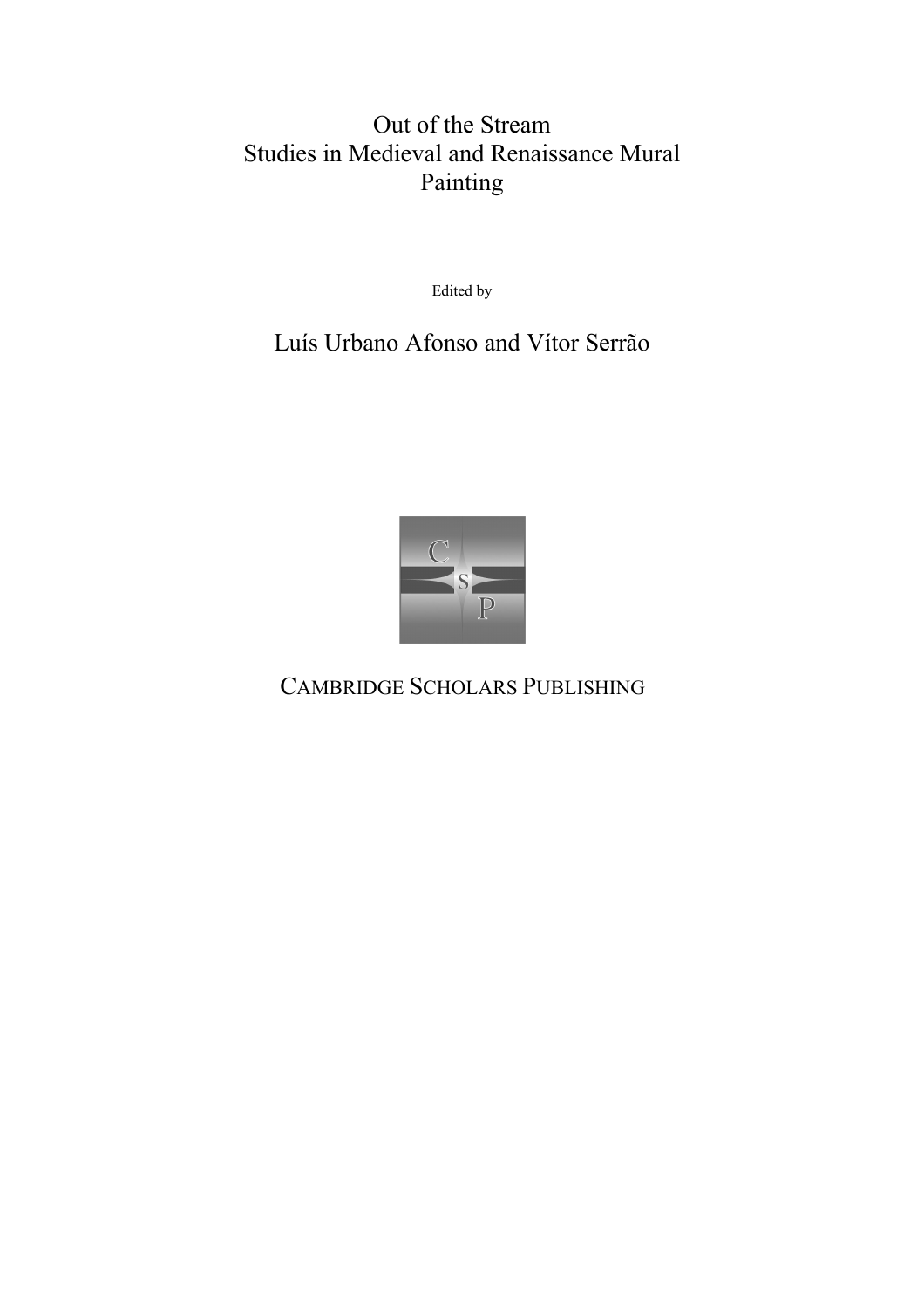Out of the Stream: Studies in Medieval and Renaissance Mural Painting, edited by Luís Urbano Afonso and Vítor Serrão

This book first published 2007 by

Cambridge Scholars Publishing

15 Angerton Gardens, Newcastle, NE5 2JA, UK

British Library Cataloguing in Publication Data A catalogue record for this book is available from the British Library

Copyright © 2007 by Luís Urbano Afonso and Vítor Serrão and contributors

All rights for this book reserved. No part of this book may be reproduced, stored in a retrieval system, or transmitted, in any form or by any means, electronic, mechanical, photocopying, recording or otherwise, without the prior permission of the copyright owner. ISBN 1-84718-249-6; ISBN 13: 9781847182494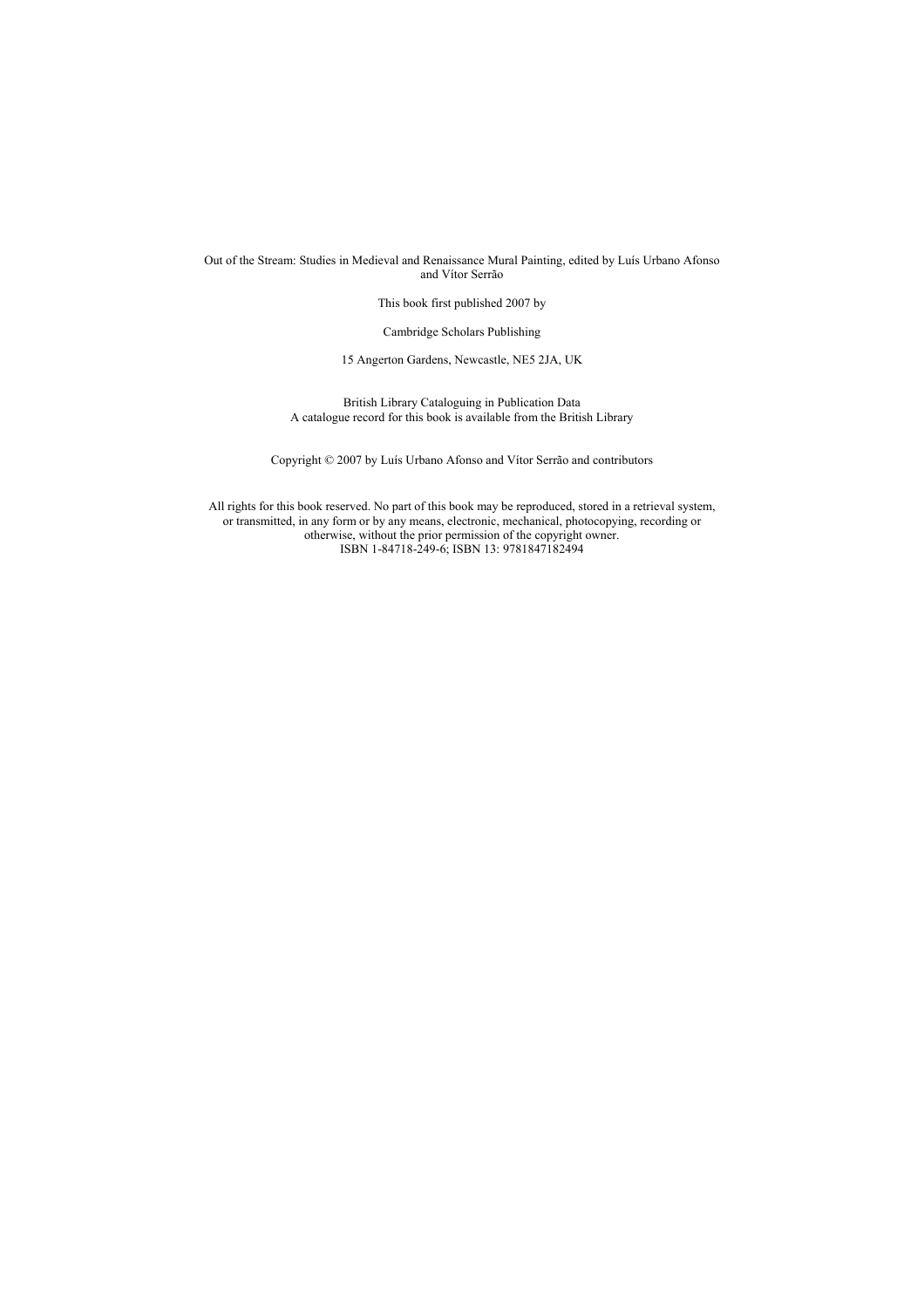# TABLE OF CONTENTS

| <b>PART I-LOOKING AT PICTURES</b>                                                                                                        |
|------------------------------------------------------------------------------------------------------------------------------------------|
| Mural Paintings, Oral Society, Visual Linearity: The Act of Looking<br>at a Picture<br>Axel Bolvig                                       |
| «Hûsêre» and the «Topography of Contrasts» in 15th Century<br>Mural Paintings from Tyrol and Trentino<br>Harald Wolter von dem Knesebeck |
| Using or Abusing? On the Significance of Graffiti on Religious Mural<br>Paintings<br>Véronique Plesch                                    |
| Protection, Prestige and Authority: On the Functions of Portuguese<br><b>Mural Paintings</b><br>Luís Urbano Afonso                       |
| PART II - MURAL PAINTINGS, WORKSHOP PRACTICES AND ITS RELATION<br><b>TO OTHER MEDIA</b>                                                  |
| De la fragmentation du regard à l'identification des ensembles                                                                           |

Joaquim Inácio Caetano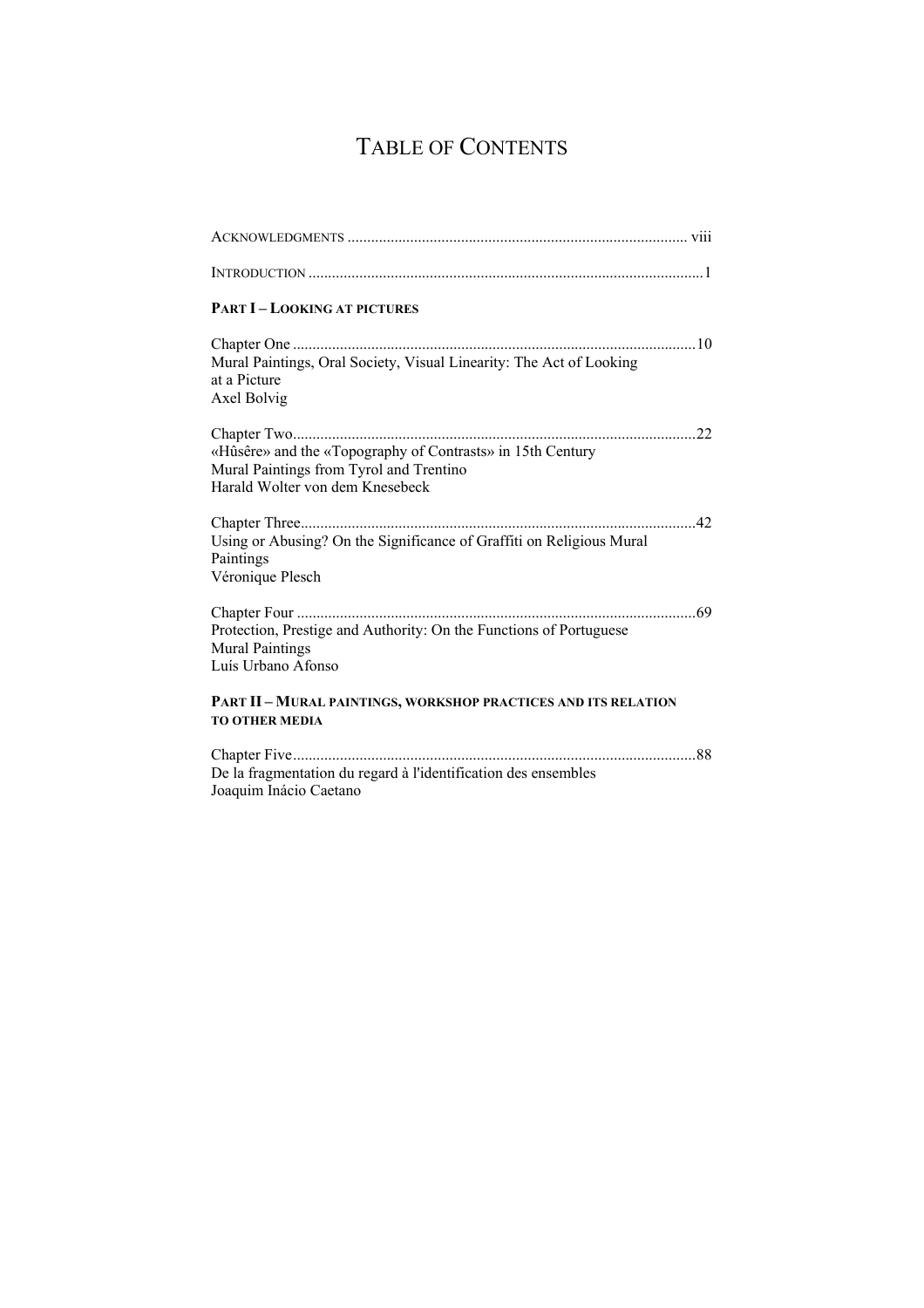### vi Table of Contents

| Sur le bois et sur le mur: la gravure dans la peinture Portugaise<br>de la Renaissance<br>Manuel Batoréo                       |
|--------------------------------------------------------------------------------------------------------------------------------|
| Maniera, Mural Painting and Calligraphy: Giraldo Fernandez de Prado<br>$(c. 1530-1592)$<br>Vítor Serrão                        |
| From Floor to Wall: An Oriental Carpet in a Portuguese Mural Painting<br>of the Annunciation<br>Jessica Hallett                |
| Unexpected Symbiosis: Baroque Murals and Late Gothic Architecture<br>Patrícia Monteiro                                         |
| <b>PART III - DEATH AND ESCHATOLOGY</b>                                                                                        |
| Imaging the Tomb: Remarks on Funerary Murals of the 13th and 14th<br>Centuries in Castile and Leon<br>Fernando Gutiérrez Baños |
| The Dance of Death, the Dance of Life: Cemetery of the Innocents<br>and the Danse Macabre<br>Maja Dujakovic                    |
| The Virgin and Hell: An Anomalous Fifteenth-Century Italian Mural<br>Marnie Leist                                              |
| <b>PART IV - PAINTINGS, RELIGION AND POLITICS</b>                                                                              |
|                                                                                                                                |
| Politics and Propaganda in Late Medieval Italian Mural Painting:                                                               |

Some Themes Brendan Cassidy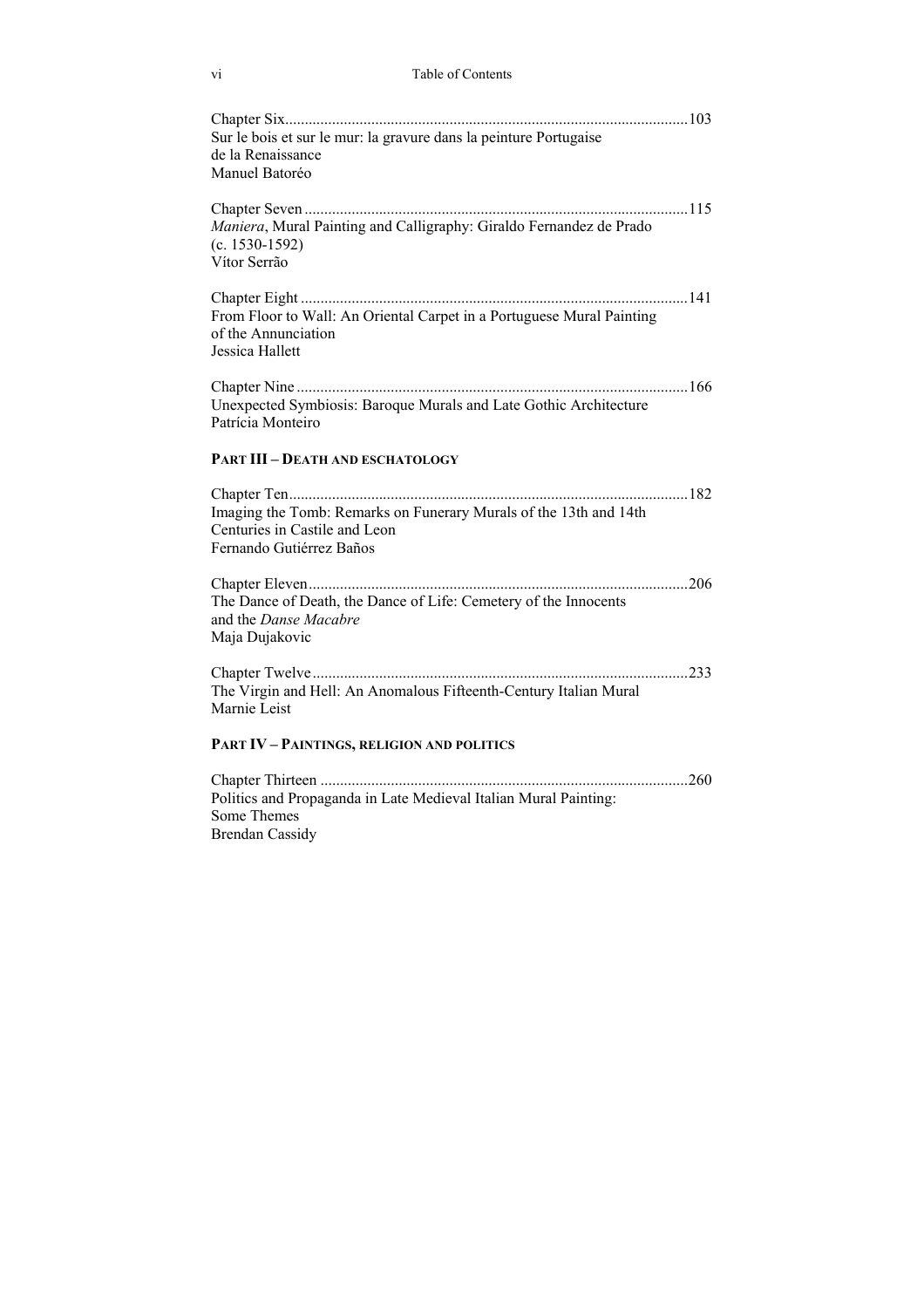| Out of the Stream: Studies in Medieval and Renaissance Mural Painting                                                                                                                   | vii |
|-----------------------------------------------------------------------------------------------------------------------------------------------------------------------------------------|-----|
| .291<br>Giotto's Virtues and Vices in the Arena Chapel: The Iconography<br>and the Possible Mastermind Behind It<br>Andrea Lermer                                                       |     |
| The Mural Paintings of Horsham Saint Faith, Norfolk: Secular Patronage<br>and Monastic Memory<br>Kathleen Ashley                                                                        |     |
| The Marian Miracle Cycle in the Chapel of Eton College: Text and Context<br>Sarah Glover                                                                                                |     |
| Mural Painting and the Transformations of Space and Meaning:<br>The Sagrario Chapel of Córdoba in the Context of the Old Mosque's Heritage<br>and Reception<br>António Urquizar Herrera |     |
| The Text of Faith in Romanian Medieval Mural Painting: Voronet<br>Monastery<br>Simion Doru Cristea                                                                                      |     |
|                                                                                                                                                                                         |     |
|                                                                                                                                                                                         |     |
|                                                                                                                                                                                         |     |
|                                                                                                                                                                                         |     |
|                                                                                                                                                                                         |     |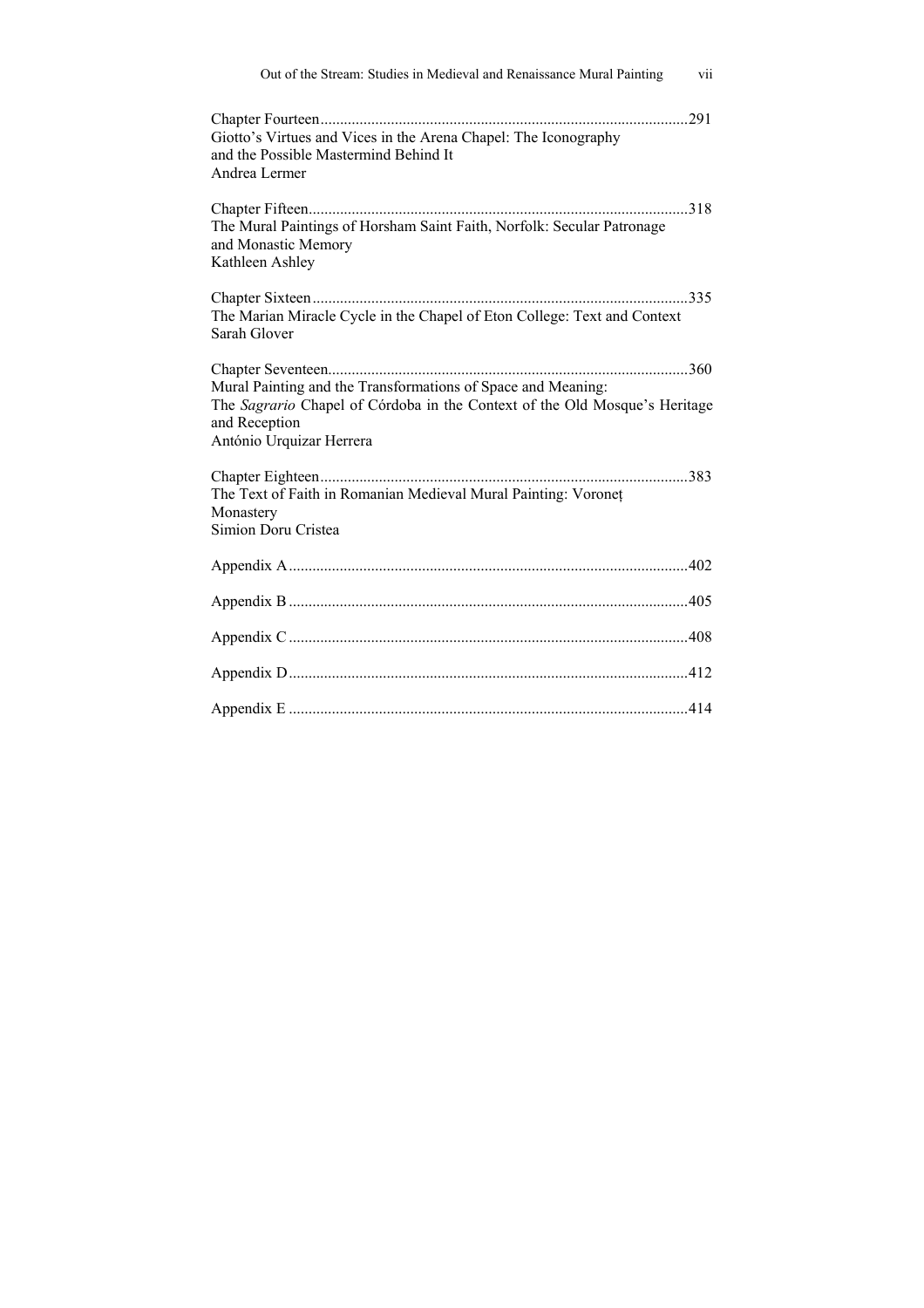### ACKNOWLEDGMENTS

This book is the result of an international conference that was held at the Faculdade de Letras of the University of Lisbon between 29th March and 1st April 2006, and organized by the Art History Institute and the Centro de História. This meeting was only possible thanks to the enthusiasm of number of people at the Faculdade de Letras (Maria João Neto, Fernando Grilo, Manuel Batoréo, António Ventura, José Varandas), and thanks to the financial and logistical support of various institutions. We would like to express our gratitude to the institutions that supported the staging of this event: Fundação Calouste Gulbenkian, Fundação Luso-Americana para o Desenvolvimento, Fundação para a Ciência e Tecnologia, Fundação da Universidade de Lisboa, Fundação Eugénio de Almeida, Instituto Cervantes, Cátedra de Estudos Galegos da Universidade de Lisboa, the German Embassy and the Danish Embassy in Lisbon. Some of these institutions also extended their generosity to supporting the publishing of this book, such as in the case of Centro de História da Universidade de Lisboa, Fundação Calouste Gulbenkian and Fundação para a Ciência e Tecnologia. We are sincerely grateful to them.

We would also like to thank Professors Kathleen Ashley and Jessica Hallett for their invaluable help and support. From the very beginning of this project– with the call for papers–until the moment when this book was given to the publishers, these two colleagues were the most enthusiastic supporters of the organization of the conference and the publication of this book. Their tireless work on the arduous task of revising and improving texts written in less than perfect English, their contribution to the reading and revision of the introductory text–which greatly benefited from their comments–and Professor Ashley's "wrap up" at the end of the conference were invaluable. For their generosity, companionship and support they deserve our grateful recognition and heartfelt thanks.

> The editors Luís Urbano Afonso and Vítor Serrão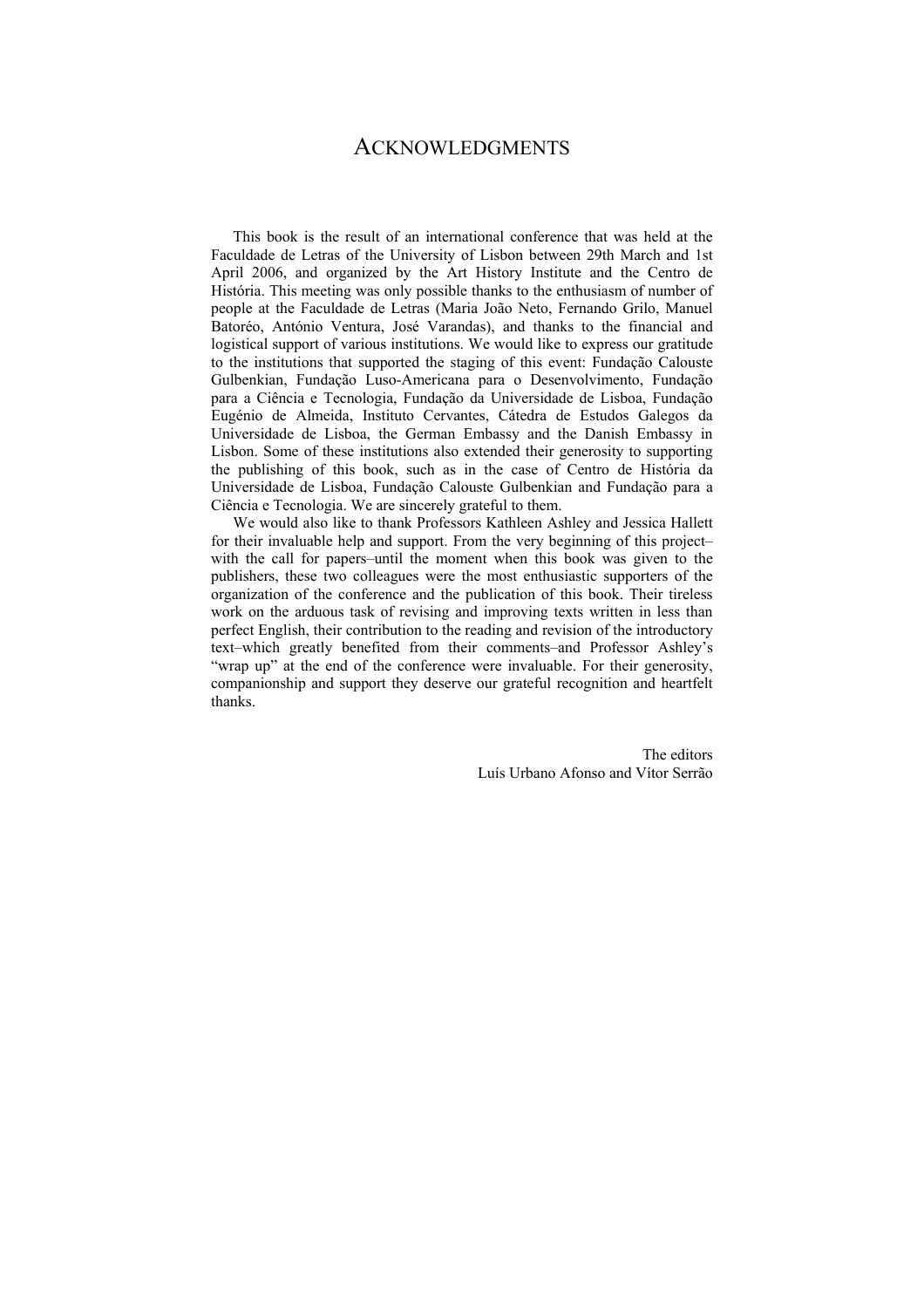





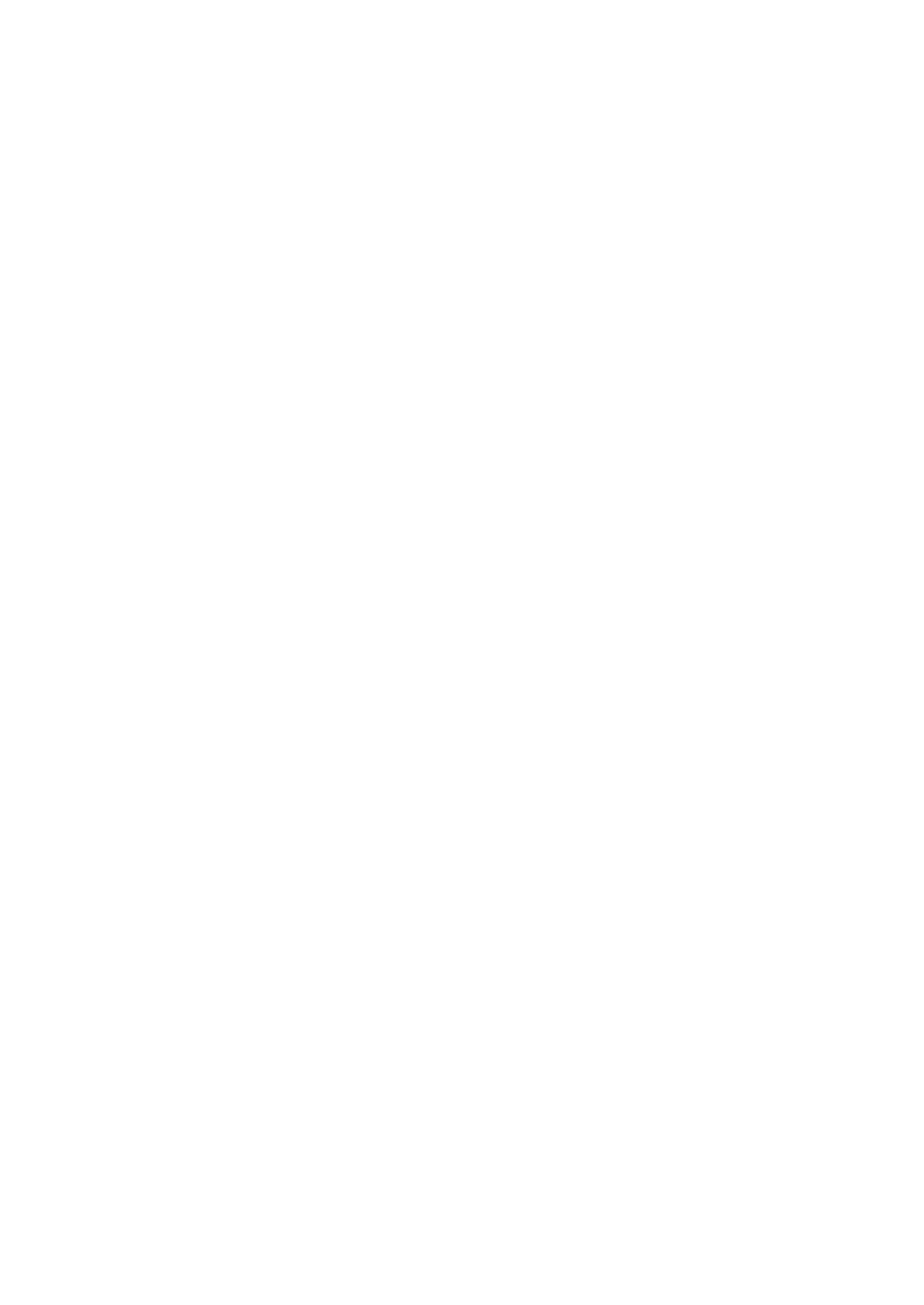### **INTRODUCTION**

### LUÍS URBANO AFONSO AND VÍTOR SERRÃO

When Vasari<sup>1</sup> wrote, compiled and organised the first biographies of artists, resurrecting a literary practice from antiquity, he presented them according to a chronological sequence that was almost always dependent on the teacher-pupil relationship, repeated successively, generation after generation. However, more than the linear nature of this time sequence or the direct descent between generations of artists, what really cements Vasari's narrative is the combination of two things–one very old, the other much more recent. On the one hand, like Pliny the Elder and other classic authors who wrote about art, Vasari uses biological metaphors (genesis, maturity, decline) to explain artistic evolution, gauging the quality of the art via its capacity to imitate nature and its ability to be confused with the real thing. On the other, Vasari adds a triumphalist ideology of re-discovery, emulation and the overtaking of Ancient Art by a small group of Italian artists. Mural painting was ever-present in the construction of this *great narrative*. It was via this specific pictorial genre that many of the artists that Vasari wrote about and venerated made their contribution to the "development" of the art of painting. This presence is found at the moment when the light dawned again on the horizon, with Giotto in Assis and Padua,<sup>2</sup> until the moment it reached its zenith, with Michelangelo on the Sistine Chapel.<sup>3</sup>

Over time, however, mural painting ceded the important place it had occupied in Art History's founding narrative, and little by little found itself on the margins of historiographical discourse. The reasons for the increasing marginal situation of wall painting are essentially related to the fact that this type of painting is tied up with architecture and cannot leave its original spot, making it difficult for *connoisseurs* to see it close up and, in particular, with the fact that it cannot be made into a saleable object that can be part of a private art or "universal museum" collection. The pleasure and prestige of possessing and

 $\overline{a}$ 

<sup>&</sup>lt;sup>1</sup> Giorgio Vasari, 1967. *Le Vite de' piú eccellenti Pittori, Scultori e Architettori*, 9 vols., Novara, Instituto Geografico de Agostini (following the 1568 Giustina edition).

 $<sup>2</sup>$  idem, vol. I, pp. 304-307 (for Assisi) and p. 323 (for Padua).</sup>

 $3$  idem, vol. VII, pp. 136-148 (vault) and pp. 166-67 (Last Judgement).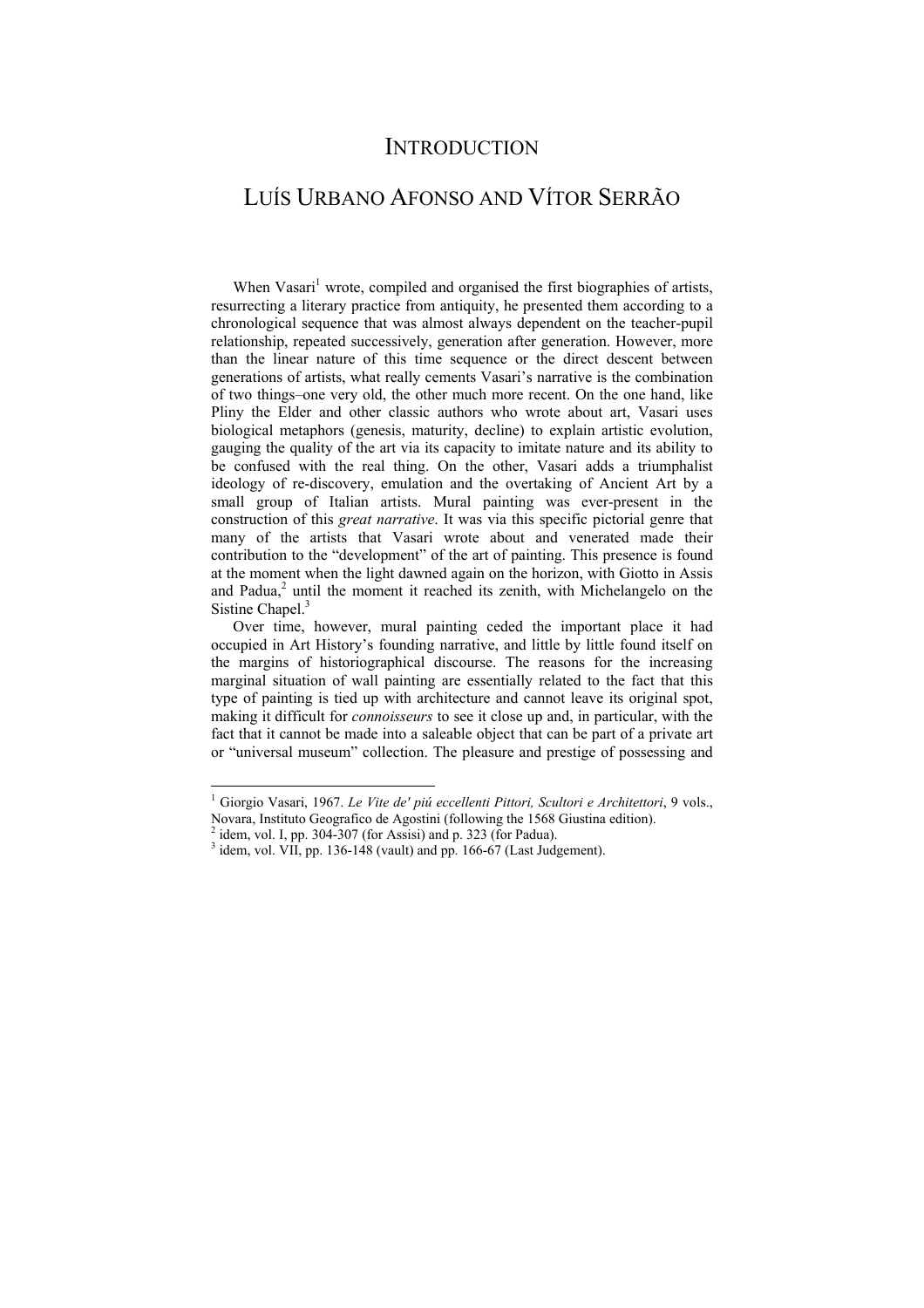exhibiting a Raphael, a Masaccio or a Fra Angelico is difficult to match with the wall paintings of these masters. When the first great European art collections were being put together, especially in those royal houses with hegemonic cultural and political pretensions, the kaleidoscope of masters and artistic periods focussed on marble, bronze, wood, canvas or paper–rarely on painted plaster-work. Despite a few attempts, the museums of the  $19<sup>th</sup>$  and  $20<sup>th</sup>$  century were also unable to find a place for a kind of painting that was difficult to make tradable and that was economically, culturally and artistically valuable.

History of Art has changed considerably since Vasari. In recent decades that which was considered marginal has become the main object of analysis for professionals in the field. Women artists, heretofore forgotten, have finally stepped into the limelight. Works that were considered as minor are now considered to be as interesting as the work of the great masters. Although the differentiation between "Art" and "art" still lingers, the most insignificant or inapt artistic object of the past retains enormous potential for the study of art and the culture of a particular society. The interaction between the artistic centre and periphery has gained new perspective and value with the studies of authors such as Carlo Ginzburg and Enrico Castelnuovo.<sup>4</sup> History of art seems to have left behind its evolutionist model and biological metaphor to focus on the analysis of the "texts" and "contexts" of production and reception of art objects. In more recent times it has also become simpler to access image databases. Via the Internet, research is quicker and, sometimes, more creative (with unexpected links), as well as having easy access to thousands of virtually unpublished images.<sup>5</sup> In short, not only has the field of Art History been considerably extended, bringing marginal artistic traditions and genres to the core of the subject but also the historiographic discourse itself has sought consolidation within new paradigms.

The subject of this book arises from recent developments in the inventory, preservation and study of mural paintings from the Middle Ages and the Renaissance, particularly those from what can be considered the periphery of Europe, from both the point of view of geography and of historiography. In terms of space, this concerns mainly Iberia, Scandinavia or Romania, but in terms of historiography it also includes mural paintings produced for parish churches and noble houses located throughout the rural or mountainous areas of Great Britain, France, Germany and even Italy–a heterogeneous region, which has informed much of the traditional formalist and evolutionary approaches to

 4 C. Ginzburg and E. Castelnuovo, 1979. «Centro e periferia», in *Storia dell'Arte Italiana*, vol. I, Torino, Einaudi.

 $<sup>5</sup>$  An example is the database of images of Danish wall paintings, created and developed</sup> by Axel Bolvig: www.kalkmalerier.dk.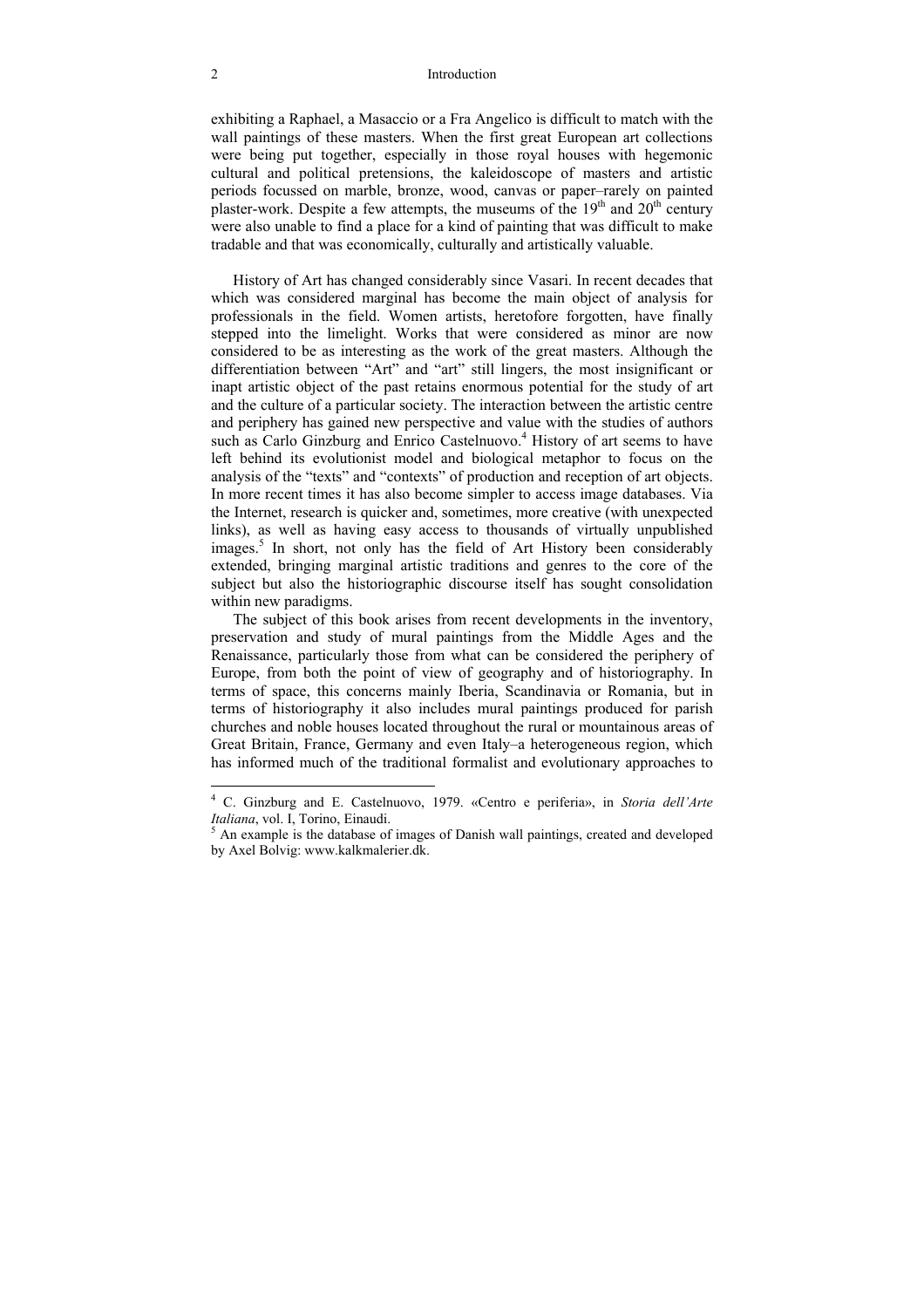Art History. These developments allowed a number of studies to appear, which sought to explore new paths within the field of the historiography of mural painting. This can be seen in the volume edited by Peter Klein,<sup>6</sup> on the correlation between the function and the location of wall paintings on the inside of buildings, or in the two studies that Marcia  $Kupfer<sup>7</sup>$  dedicated to French Roman wall painting. Both of these studies were very aware of the function of images, be it in correlation with the establishing of the Gregorian Reform, be it in the association between the images painted on the walls and the thaumaturgic role of relics. The book that Axel Bolvig and Phillip Lindley<sup>8</sup> edited in 2003 also includes various articles dedicated to this genre of painting. The articles in this book are a good example of the benefits that the study of peripheral wall painting can bring to Art History, be it for the perspective used in those texts, be it for the peripheral nature of many of the works that were analysed.

The aim of this book is to demonstrate the vitality that the study of wall painting in peripheral regions can bring to this discipline. The articles that we have collected in this book are overwhelmingly about wall paintings that would be hard pressed to be considered part of the *master narrative* of Art History. They are studies regarding regions and themes that are rarely present in the *mainstream* of the discipline, but their common thread is their focus on the functional dimension of mural paintings and on the complex interrelation between image, audience, social context and everyday life. From Denmark to Portugal, from graffiti to secular painting, from the orthodox monasteries of Moldavia to the noble residences of Tirol, from Giotto to anonymous and sometimes almost amateur painters, the studies gathered in this book place very distinct artistic realities side by side but offer complementary perspectives and insights. One of the most interesting aspects of this book, we believe, is the observation that small, half-destroyed works of art, works located in forgotten regions and places or works using apparently banal themes can give us richer and more complex information than a lot of works used as the paradigms for the stylistic changes in European painting. Furthermore, in comparison to the majority of easel painting from the same period, now preserved in museums, mural painting has the great advantage of being physically attached to its

 6 Peter Klein (ed.), 1992. *L'Emplacement et la Fonction des Images dans la Peinture Murale du Moyen Âge. Actes du 5e séminaire international d'art mural*, Saint-Savin, Centre International d'Art Mural / Abbaye de Saint-Savin. 7

Marcia Kupfer, 1993. *Romanesque Wall Painting in Central France. The Politics of Narrative*, New Haven & London, Yale University Press. Idem, 2003. *The Art of Healing. Painting for the sick and the sinner in a medieval town*, University Park, Pennsylvania State University Press.

<sup>8</sup> Axel Bolvig and Phillip Lindley (eds.), 2003. *History and Images. Towards a New Iconology*, Turnhout, Brepols.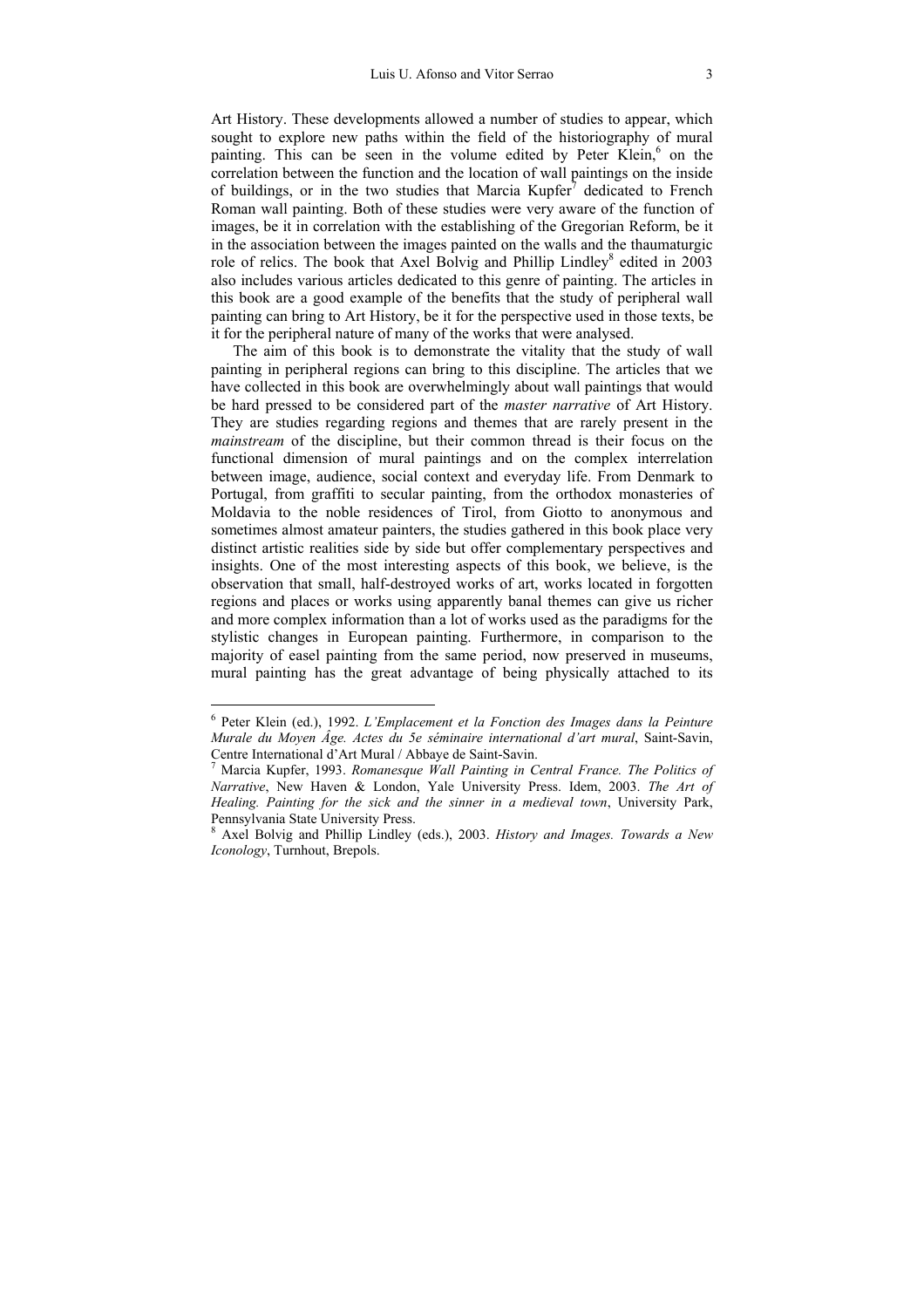original and intended location. Thus it offers direct information about the specificity of contexts of production and reception, and is therefore a privileged field for micro-historical and anthropological inquiries.

This book is made up of eighteen studies organised into four parts. In the first part, entitled *Looking at pictures*, we find four articles about completely different regions: Denmark, the Alps, Northern Italy and Portugal. Despite using different methodologies all of these articles approach the phenomenon of the fresco from a more anthropological point of view, looking at the spoken culture and the function of images in the society of the time. The first text, written by **Axel Bolvig**, is an especially interesting epistemological challenge. Indeed, Bolvig considers that linguistics and iconography are of little use when it comes to understanding the Danish wall paintings of the  $15<sup>th</sup>$  and  $16<sup>th</sup>$  century, doubting whether it is possible for verbal discourse to effectively translate visual discourse and also questioning the static form that historians use when analysing images. In these paintings the secular and the profane blend together and the images are distributed in a free and non-linear fashion, while surrounding the observer, creating random visual associations and paths that cannot be crystallised into photographs or into iconographic designations. Bolvig believes that the images in question were for an illiterate audience that was unaware of the vast majority of religious iconography, which is why he prefers to analyse them within the spoken culture of rural communities that had little religious culture and who would more easily recognise their day-to-day experiences in the images rather than any official discourse from the Church.

The interaction between spoken culture and literary culture is one of the issues dealt with by **Harald Wolter von dem Knesebeck** in a text dedicated to the late-medieval painting of the manorial residences of Tirol and Trentino. The author interrelates the topography of the residential space and the themes in the painting, mainly dedicated to moral questions associated with the virtues of the "House" and its inhabitants. Almost always organized via antithetic contrasts, such as the one established between the prudent hostess and the women who pick the fruit from the *Phallus Tree*, these secular paintings transmit a host of moral values associated with the honour of the "House" and those that its owners should possess. The concern with the maintaining of the "natural order of things", namely in the relationship between men and women, explains the allegorical discourse based on the control of carnal desire, satirising the situations where that order and hierarchy are turned upside down or giving a warning about the tragic consequences that will follow via the themes of *Judgement of Paris*, *Wheel of Fortune/Love*, *Phallus Tree*, *Aristotle and Phyllis* or *Samson and Delilah*.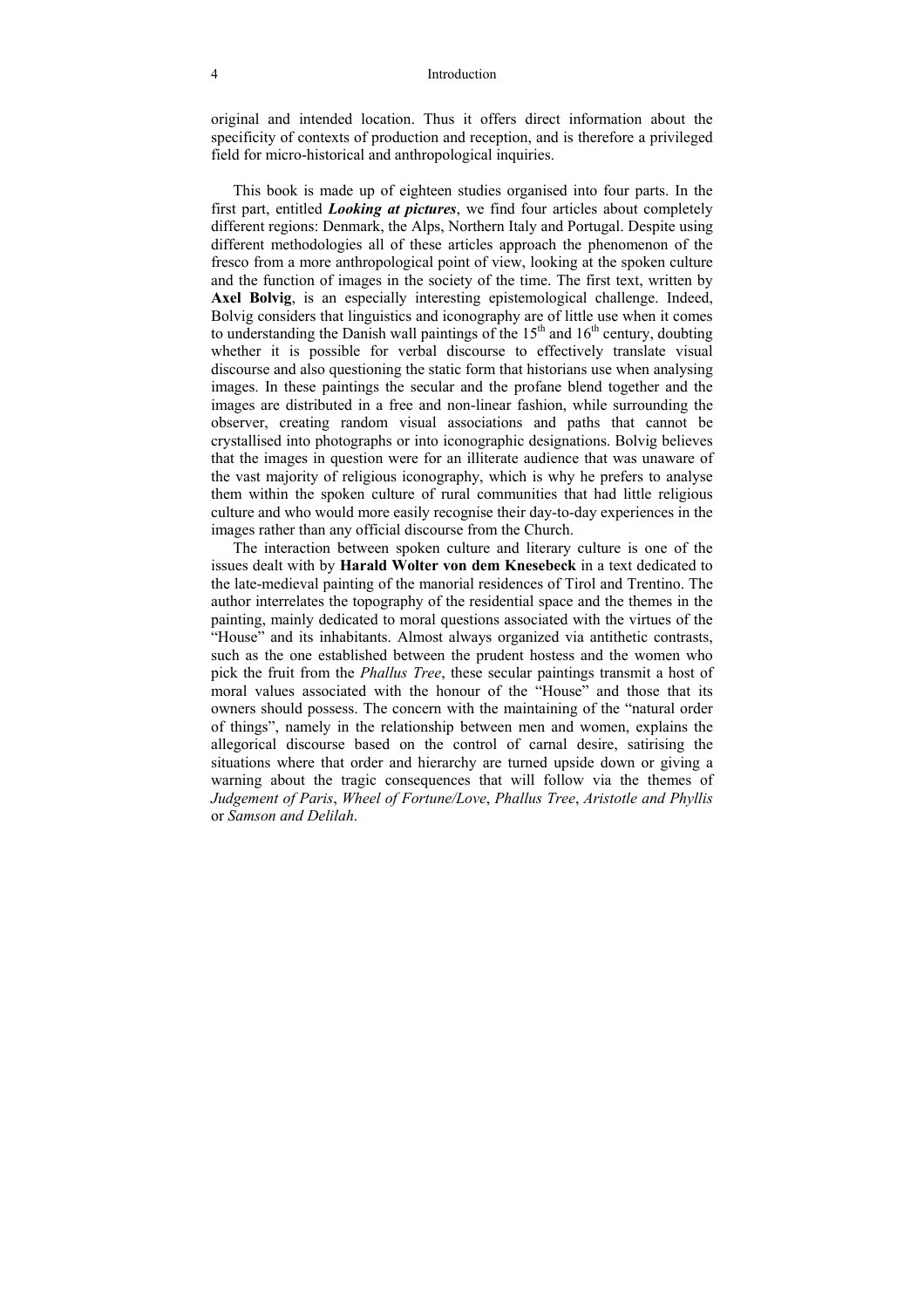**Véronique Plesch** analyses the secular graffiti incised over religious painting in Arborio, in the Piedmont region of Italy. These inscriptions transmit how this small community in the North of Italy experienced natural and astronomical phenomena, such as floods, poverty, fires, epidemics or the passing of comets and military events. They also represent a certain notion of communal memory, with some monuments being the object of this type of graffiti for four centuries. Sometimes, the number of inscriptions is such that they almost obliterate the sacred painting that hosts them. The majority of these grafitti were painted on iconic images and, in the case of the references to epidemics, the favourite "canvas" was one of the images of the anti-plague saints. The author considers that the practice of recording this type of event on sacred images should be understood as one of the ways that the local community dealt with their fears and, especially, as a way of their overcoming traumatic experiences and memories.

**Luís U. Afonso's** study is based on a quantitative analysis of Portuguese wall painting between c.1490 and c.1550. Through the identification of the type of painting that predominated (iconic vs. narrative) and the most represented themes the author proposes that the essential motivation of those that commissioned these works was the production of apotropaic and preventative images, especially representing the anti-plague saints that would protect the local communities from epidemics and other ills. Another dominant tendency is related to the protection of the souls of the living and the dead, with the noteworthy number of intervening saints represented. One of the most interesting aspects of this study is found in the lack of importance given to the production of narrative and didactic discourse of this era, while the importance of the decorative component of the paintings was much more significant.

The second part of the book, entitled *Mural paintings, workshop practices and its relation to other media*, brings together five studies that have two things in common; all of the studies deal with wall paintings in Portugal, from the  $15<sup>th</sup>$ to the  $18<sup>th</sup>$  century and the all of the studies focus their attention on the practical processes involved in wall painting and its relation to other arts, such as engravings, calligraphy, manuscript decoration, tapestry. The text by **Joaquim I. Caetano** develops methodologies that allow different wall paintings to be identified with the same workshop, based only on the identification of the workshop's practices and especially on their use of the same decorative stamps. In doing this the author critically analyses the formalist method of Morelli and re-evaluates the importance of individual workshop processes in wall painting.

**Manuel Batoréo** demonstrates the importance of the Germanic engraved models for the creation of figures, scenes and decorative elements in Portuguese painting in the first half of the  $16<sup>th</sup>$  century, both in terms of wall painting and easel painting. To a very large extent, these engravings facilitated rapid and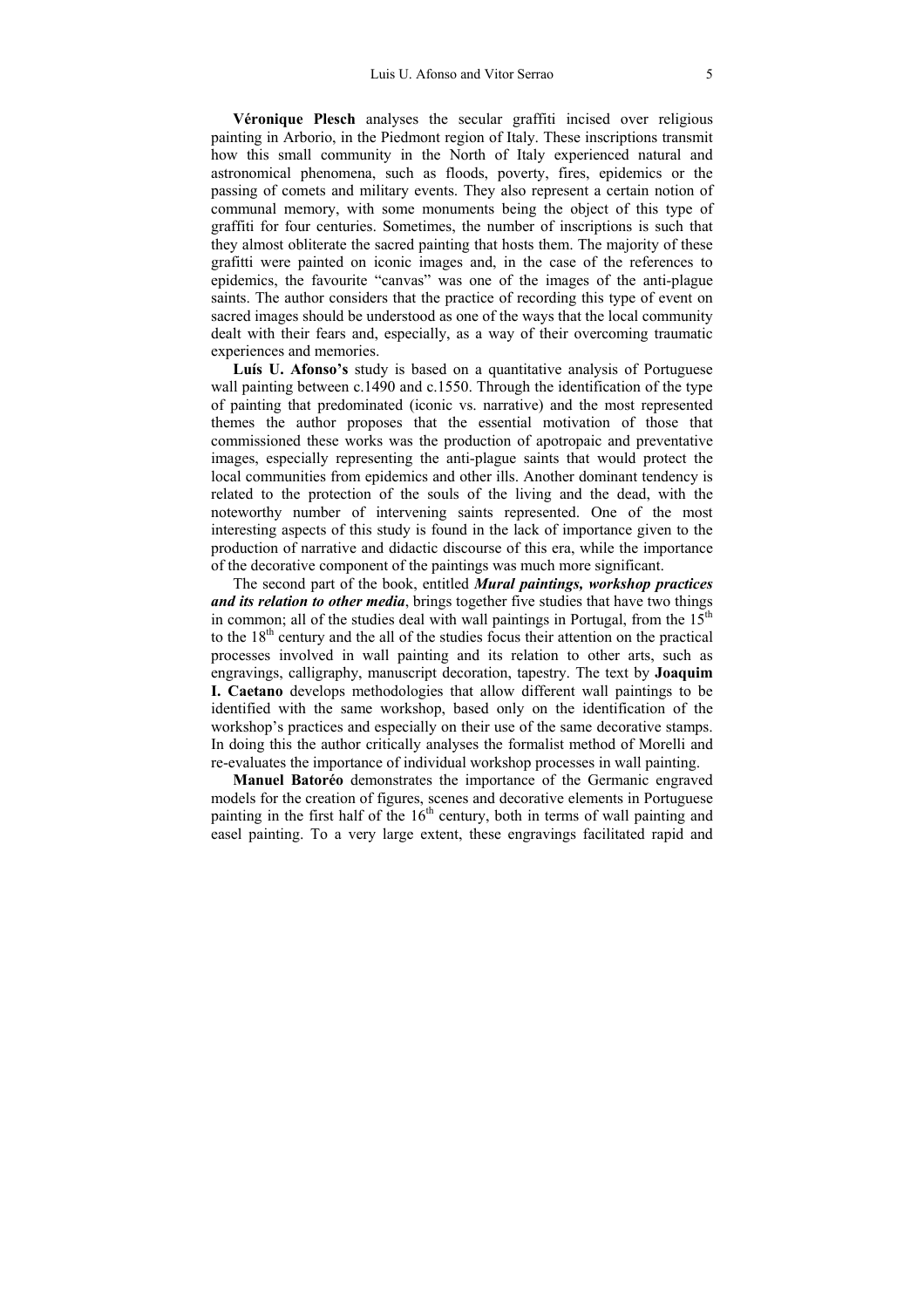direct contact with some of the innovations in other parts of Europe, contributing to a certain *aggiornamento* of painting in Portugal and more effective work from workshops.

**Vítor Serrão's** study is dedicated to an artist who, until recently, was virtually unknown, Giraldo Fernandes de Prado. The author identifies the work of the mannerist painter, both in wall and easel painting, as well as proves that he was also the author of calligraphy on a treaty kept in the Rare Book and Manuscript Library of Columbia University, in New York. Serrão analyses the multifaceted path of this blue-blooded artist, especially his relationship with the Portuguese humanist circles of the second half of the  $16<sup>th</sup>$  century and the interaction between his easel painting, fresco painting and his calligraphy, highlighting its erudite nature and demonstrating the communion of forms and solutions that are found in the different artistic genre.

**Jessica Hallett** explores how the depiction of an oriental carpet can enhance the importance of an "out-of-the-stream" mural painting in a provincial setting, and make it worthy of appreciation. Hallett focuses her attention on a late  $16<sup>th</sup>$ century *Annunciation* from the *Convento das Maltezas* in Estremoz, where the Virgin is depicted kneeling upon a carpet which has the word *lillah* ("belonging to God") written in kufic script. The author develops an analysis that gives some prominence to the continuation of the Muslim custom of taking visual and tactile pleasure from the oriental carpet, as well as to the prominent place it held in the lives and households of Iberian women, two features that can explain why the carpet became a floor furnishing for prayer in convents.

This second part concludes with an article from **Patrícia Monteiro,** where she studies the way ceiling painters from the  $17<sup>th</sup>$  and  $18<sup>th</sup>$  century interacted with the late-medieval architecture of the Alentejo. Instead of destroying the previous architecture during this period, the artists were able to create a symbiotic relationship with the network of ribs and late-gothic vault cloths, incorporating them with frames or using them as decorative and compositive elements in the frescoes of the time, renovating religious places and making them more contemporary according to Gothic taste.

The third part of the book, entitled *Death and escathology*, collects three studies that all focus on wall paintings in funeral areas. The first study, by **Fernando Gutiérrez Baños**, consists of a statistical study of wall painting within the context of funerals carried out during the reigns of Castille and León throughout the  $13<sup>th</sup>$  and  $14<sup>th</sup>$  century, which corresponds to 20% of all preserved wall paintings. Unlike the funereal sculpture of the same time, which has been the object of countless studies, this wall painting has rarely been part of any histiographical research. The author presents a general picture of these paintings, in terms of their iconography, typology and topography. One of the aspects highlighted by the author relates to the interaction that exists between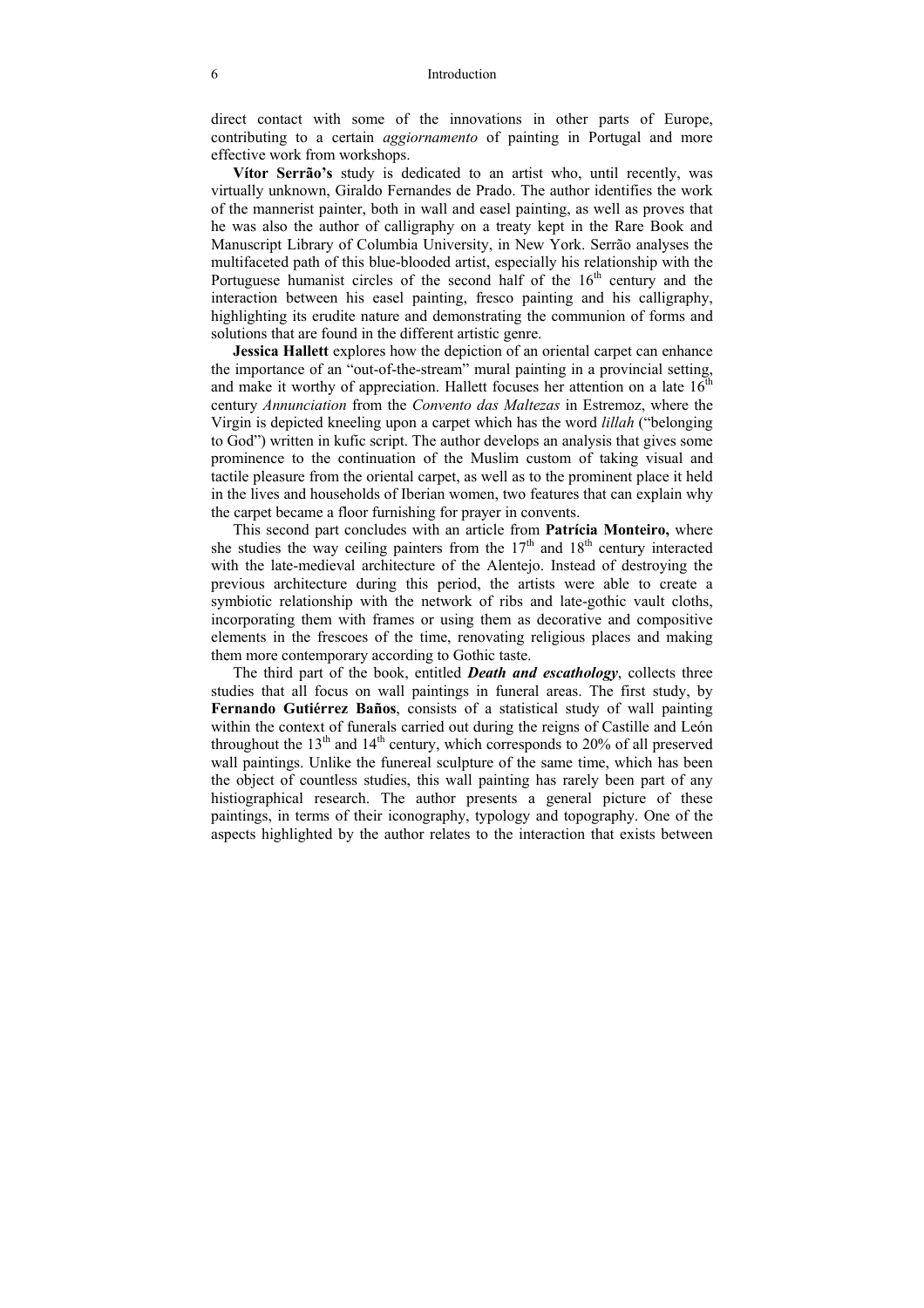wall painting, funereal sculpture and sculpted portals, in terms of style and iconography and in terms of painting typology.

**Maja Dujakovic** takes us to Paris and studies the *Danse Macabre* painted around 1425 on one of the walls of the Cemetery of the Innocent. This painting, like other similar representations, has a generic moralist sense that is associated with the inevitability and universality of death and the transitory nature of human life and material possessions. According to the author, however, the political and social context in which the painting was created (France was occupied by the English, without a king and at a time when it was coming out of the Great Schism of the Western Church) permits a more specific understanding, namely the interpretation of this painting as a political allegory, where the main players are the Church hierarchy, secular power and Paris University.

The last study of this section is by **Marnie Leist** and looks at the representation of the *Coronation of the Virgin in Paradise and Hell* by Giovanni da Modena in the Bolognini chapel in the Basilica of San Petronio in Bologna. According to the author, this painting reflects the political alliances of the chapel's patron, Bartolommeo Bolognini, and serves as a proclamation of the city's desire for jurisdictional freedom. According to Leist this painting emphasizes the possibility of salvation directly through Mary, without the blessing of the Pope.

The last part of the book, entitled *Paintings, religion and politics*, brings together six studies. In contrast to most of the articles in this book, two of the studies are related to paintings or painters that are normally found in the discpline's master narrative. **Brendan Cassidy** analyses the relationship between mural painting, the construction of civic identity and the manipulation of public opinion in some of the Italian city-states, namely the monarchy of Naples, the quasi-democratic oligarchies of Florence and Siena, and the despotic regimes of Milan and Verona. Drawing on a range of evidence, visual and textual, this article situates some Italian frescoes within the historical and ideological circumstances in which they were painted and indicate their social and political functions. **Andrea Lermer's** study looks at the well-known frescoes Giotto painted in the Arena Chapel in Padua, highlighting some of Giotto's overlooked innovations. Drawing on the cycle of Virtues and Vices, the author highlights some of Giotto's inventions, both in artistic as well as intellectual terms. Lermer raises the question again of who devised the programme for the cycle at the base of the Chapel and discusses the painter's role in refining the iconography and choosing the appropriate artistic means to depict it. Finally, the author emphasises Giotto's acquaintance with the literary milieu of early humanism and suggests the influence of Francesco da Barberino on Giotto.